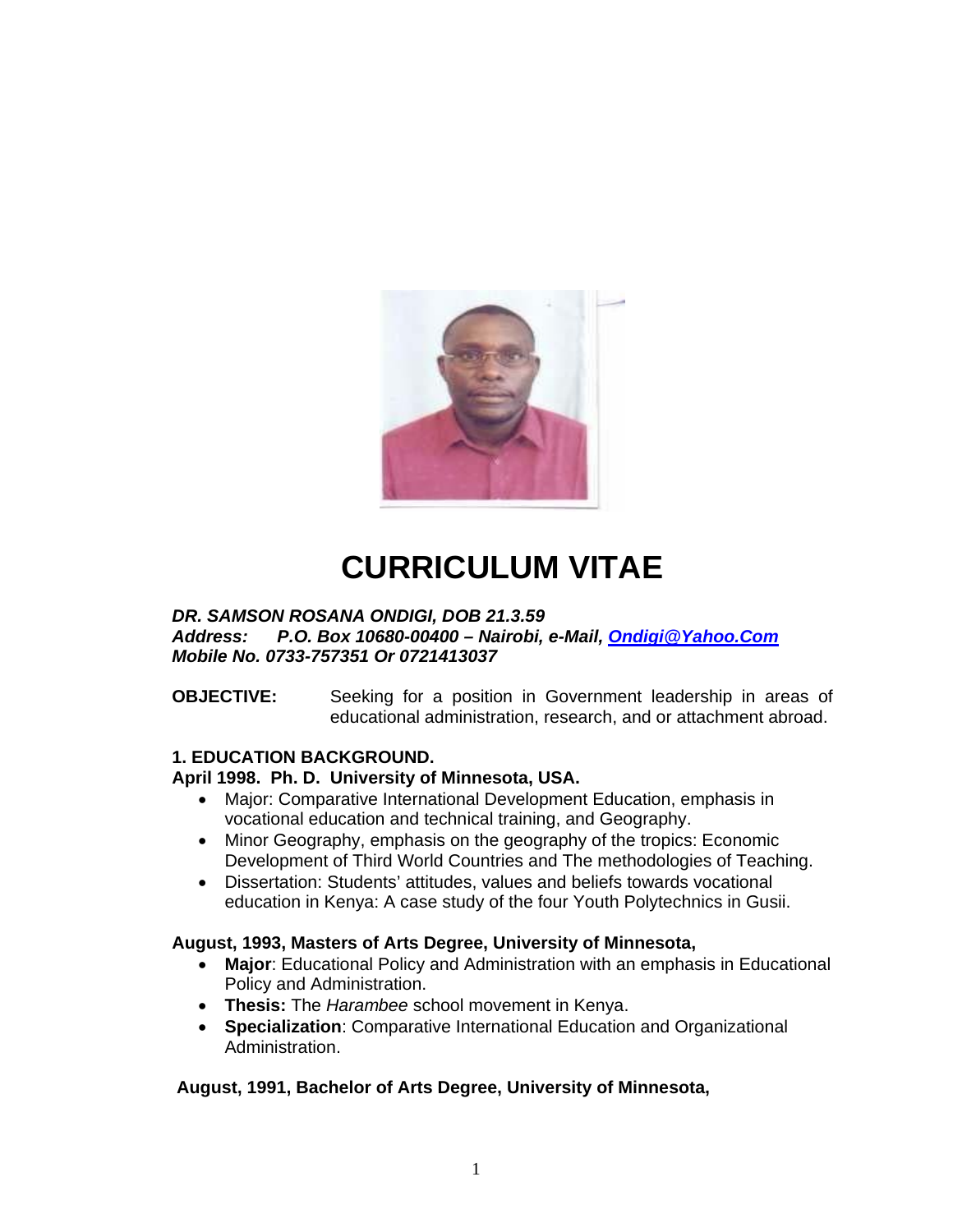- **Double Major**: Geography and African Studies with an emphasis in regional geography and socio-economic development in third world countries.
- **Plan B paper**: The historical development of small-scale farming and the role of education in promoting peasantry in Kenya.
- **Specialization**: Regional geography of the tropics and Economic Development of 3<sup>rd</sup> World Countries.

# **2. TEACHING EXPERIENCE, INTERESTS AND ATTITUDES.**

**August 1998 - to date. Appointed as Lecturer,** Department of Educational Communication and Technology, Kenyatta University,

• Lectures geography subject methods, and working on vocational education issues in Kenya.

**January 1995-98, Teaching / Research Assistant**, Department of Educational Policy & Administration, College of Education, University of Minnesota, USA.

- Lectured, coordinated student discussion groups and activities, assisted with research and class preparation for graduate and undergraduate level courses.
- Program coordinator for USIA Linkage project between the University of Minnesota and Kenyatta University, Kenya.
- Coordinated and facilitated communication between the faculty members in the two institutions that were involved in the project. Both professors, Victoria Coifman and Michael Paige highly appreciated my teaching and research techniques, organizational and managerial skills.

# **SKILLS:**

Planning and organizing lectures and student activities, working with faculty and creating team work, assigning and delegating powers, hiring and training, defining and delaminating goals, reasoning, writing and listening, auditing school finances & budgeting, recognizing and solving problems, data collecting, analyzing, synthesizing and interpretation, coordinating.

# **3. POSTGRADUATE SUPERVISION.**

Supervised postgraduate students in the Department of Educational Communication & Technology & Department of Special Education in the School of Education

# **4. CONFERENCES / SEMINNARS / WORKSHOPS.**

- **August, 1995.** Attended and participated in an International Society of Poets convention and symposium held in Washington DC. USA, where I presented a collection of my poems - produced in a tapped cassette of poems.
- **March, 1997.** Presented a paper on vocational education in Kenya: A case study of the Youth Polytechnics in Kenya, held at St. Paul Campus, University of Minnesota.
- **July, 1997.** Involved in the organization of a workshop on Vocationalization of education - Charter schools in metropolitan area held at Harvard Humphrey center, University of Minnesota USA,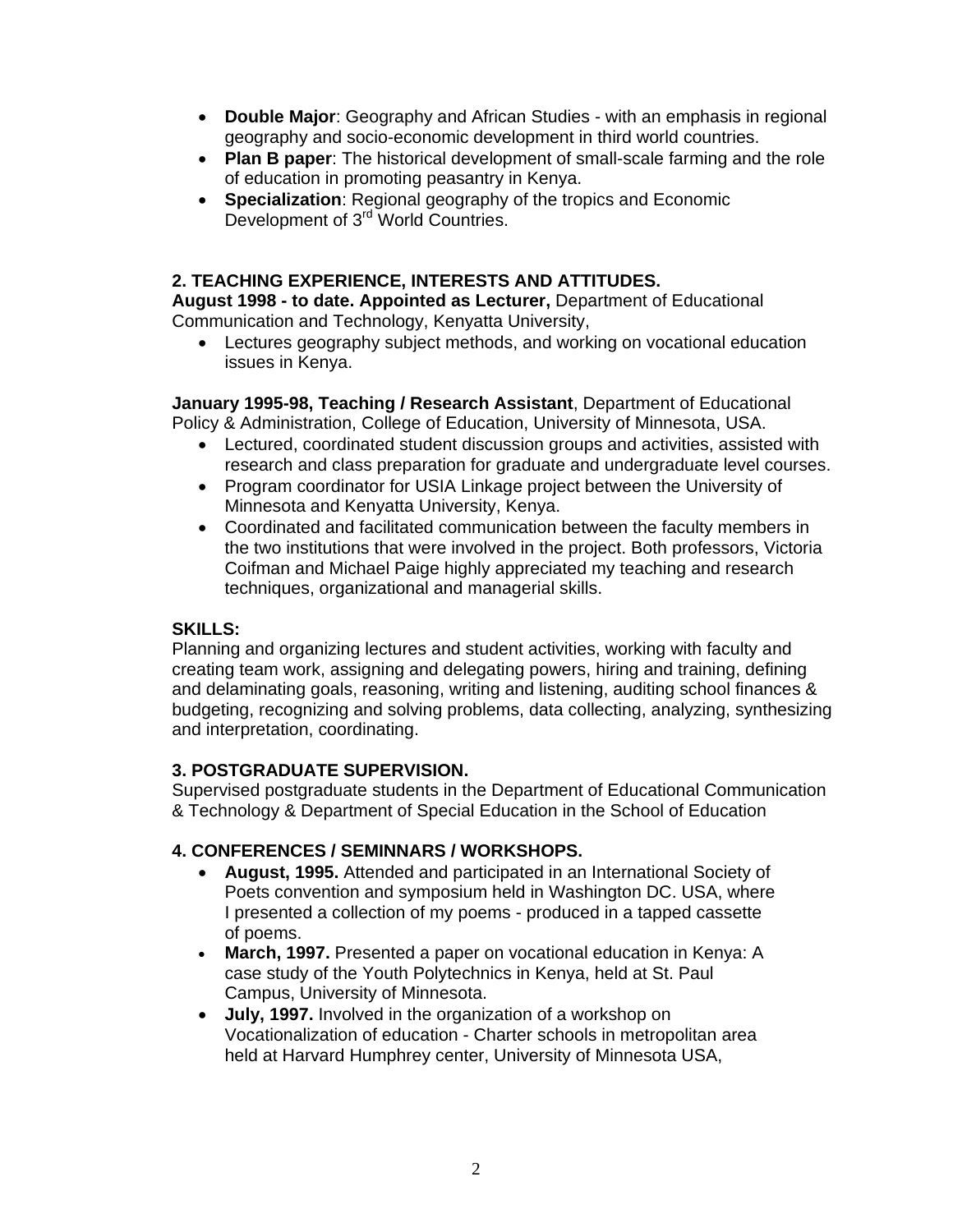- **July, 1998.** Attended the International society for multicultural education, training and Research (SMETAR) at the University of Minnesota,
- Participated on multicultural issues in third world countries, presented the African traditional dance among the Abagusii people
- **August, 2002.** Attended and participated in a seminar at Manga Community Center on HIV/Aids epidemic in Kisii, organized by WOFHAP, Kenya.
- **May, 2003**. Attended and participated in an HIV/AIDS workshop / seminar organized by KANI at Kariobangi slums in Kasarani, Nairobi.
- **September, 2003.** Presented a paper on Student-Lecturer relationships in the Institutions of learning, a leadership seminar organized by Kenyatta University SDA Church, at Kenyatta University.
- **March, 2004.** Presented a paper at The International Environmental Health Education Workshop in Eastern Africa Region: Challenges and way forward" organized by the Department of Environmental Health, Kenyatta University on  $24<sup>th</sup>$  - 26<sup>th</sup> march 2004. Paper was published.
- **April, 2004.** Attended a workshop organized by Natasha Seret and the Science team lecturers in the Department of Communication and Technology, Kenyatta University on 1<sup>st</sup> April 2004.
- **August, 2004.** Attended and presented a paper at University of Eastern Africa, Baraton, Eldoret.
- Paper titled Students' Attitudes, Values and Beliefs Towards Vocational Education and Training. A case study of Four Youth Polytechnics in Kisii. Paper has been reviewed for publication by ATWS, to be out this 2005.
- **May, 2005.** Presented a paper on The University and Globalization Progammes: A study of Two Kenyan Universities. International conference organized by DAAD and Kenyatta University.

• **September, 2005.** Attended a Departmental Seminar at Utalii College. Presented a paper on the Ph. D programme and its implications in training in research.

- **September, 2005.** Organized a seminar for Student Leaders in the KUSDA church and presented a paper on student leadership and relationships with staff.
- **February, 21st 2006.** Attended and participated in a Departmentalprogramme seminar organized by ComTech Departmentand SMASSE INSET center. The Seminar was on the Role and project activities of the SMASSE projects in Kenya.
- **May, 2006.** Jointly presented a paper at an International conference in Copenhagen - Denmark Titled the impact of poverty and wellbeing of the elderly people in Nyanza Province-Kenya.
- **June 18th –20th 2007.** Had a joint workshop and training on Blackboard and elearning with NCCU in ComTech
- **June, 2007.** ISO Certification Training, Kenyatta University, Nairobi, Kenya.
- **September, 2007.** RRI certification Training, School of Monetary Studies, Nairobi, Kenya
- **February, 2008.** Attended a workshop on sexual abuse among primary school girls in Kenya, held at Kenya Utalii college, Nairobi, Kenya.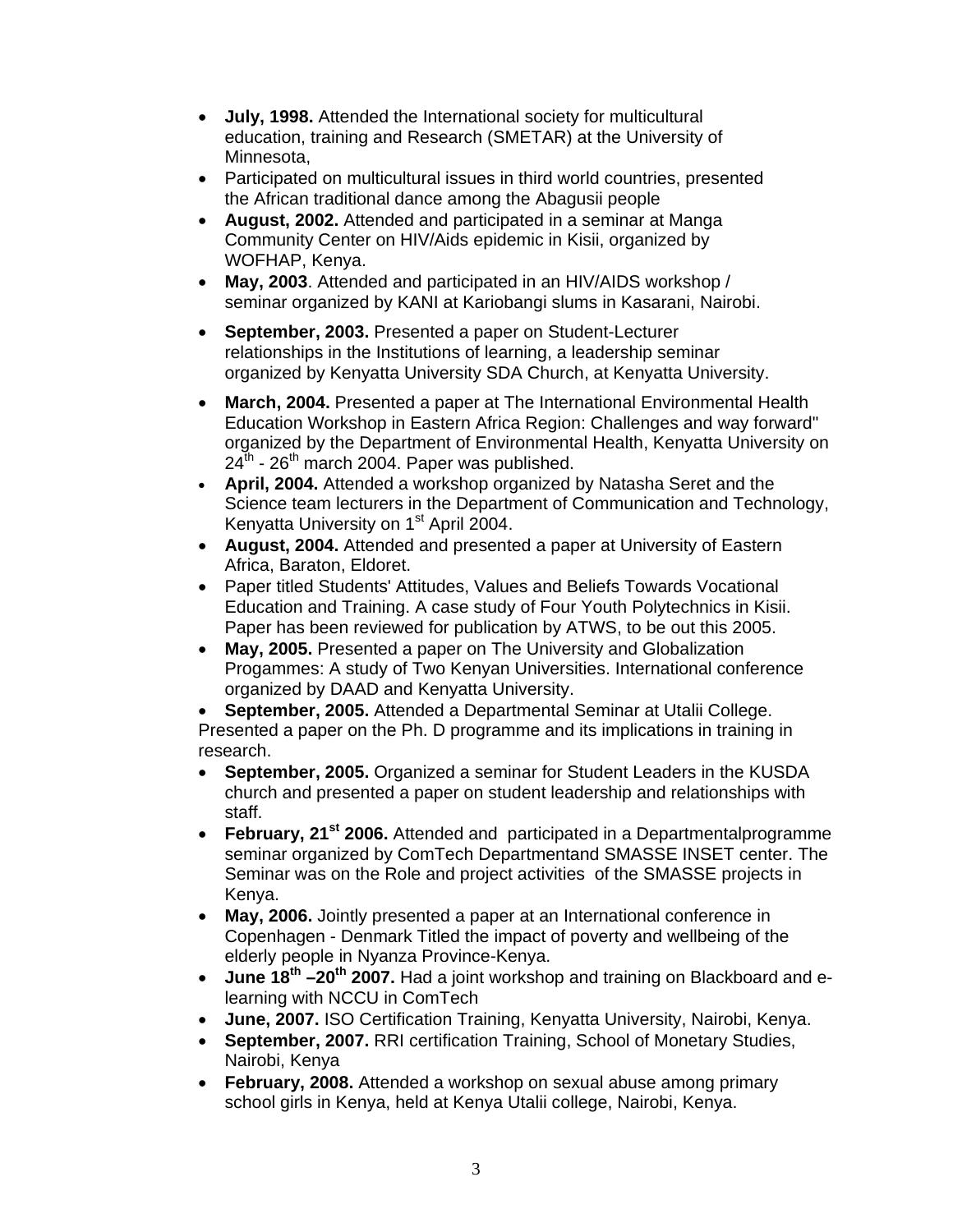# **5. RESEARCH AND PUBLICATIONS.**

# **Published books and poems**

- Geography Methods: a teaching guidebook, copyrighted, 2002
- Co-authored a book entitled "What comes from the heart are the honest feelings of touching poems, copyrighted, 2002
- Other publications include poems:
- "Down the stream" published in A Journey of the Mind by Stevens Franz, 1995 and
- "Death of my mother's daughter" published in Best Poems of 1996 by Sullivan and Stevens Franz, 1996.

# **Published Articles & Manuscripts**

- Students Attitudes towards vocational training in Kenya: A case study of four youth polytechnics in Gusii districts, Nyanza Province.
- Two co-authored manuscript articles and a textbook are under review for publication in 2007.
- Two manuscripts have been accepted for publication in the African Journal of Education studies, July/August 2007.
- A Manuscript paper, under review to be published in the Journal of Education Kenyatta University, title Use of Small Groups as A Method of Teaching, to be published 2007.

# **6. RECOGNITION/QUALITY OF TEACHING AND SERVICE.**

# **Recognition:**

- Received International Student Scholar Services tuition awards, 1990 1993 and 1998,
- International Poetry award, 1995 winner's award.
- Dean's List Fall 1989 Spring, 1991.

# **On-Going Research Works.**

Involvement in research: undertaking research work on the following:

[a] Doing a longitudinal study on Career Achievement among the graduates from the Four Youth Polytechnics in Gusii. A follow-up study on how students who have graduated from their youth polytechnics use their skills in the world of work. So far 16 graduates have successful participated in the study and it is on going.

[b] Working with geography students on an assigned class project on How to improve

- the teaching of geography in the Secondary schools in Kenya.
- A survey instrument developed is being used to data collection.
- Data collection is going on.

[c] A proposal has been developed and now looking for funding for a to undertake a study on the teaching strategies: A case study of primary and Secondary Schools within Nairobi.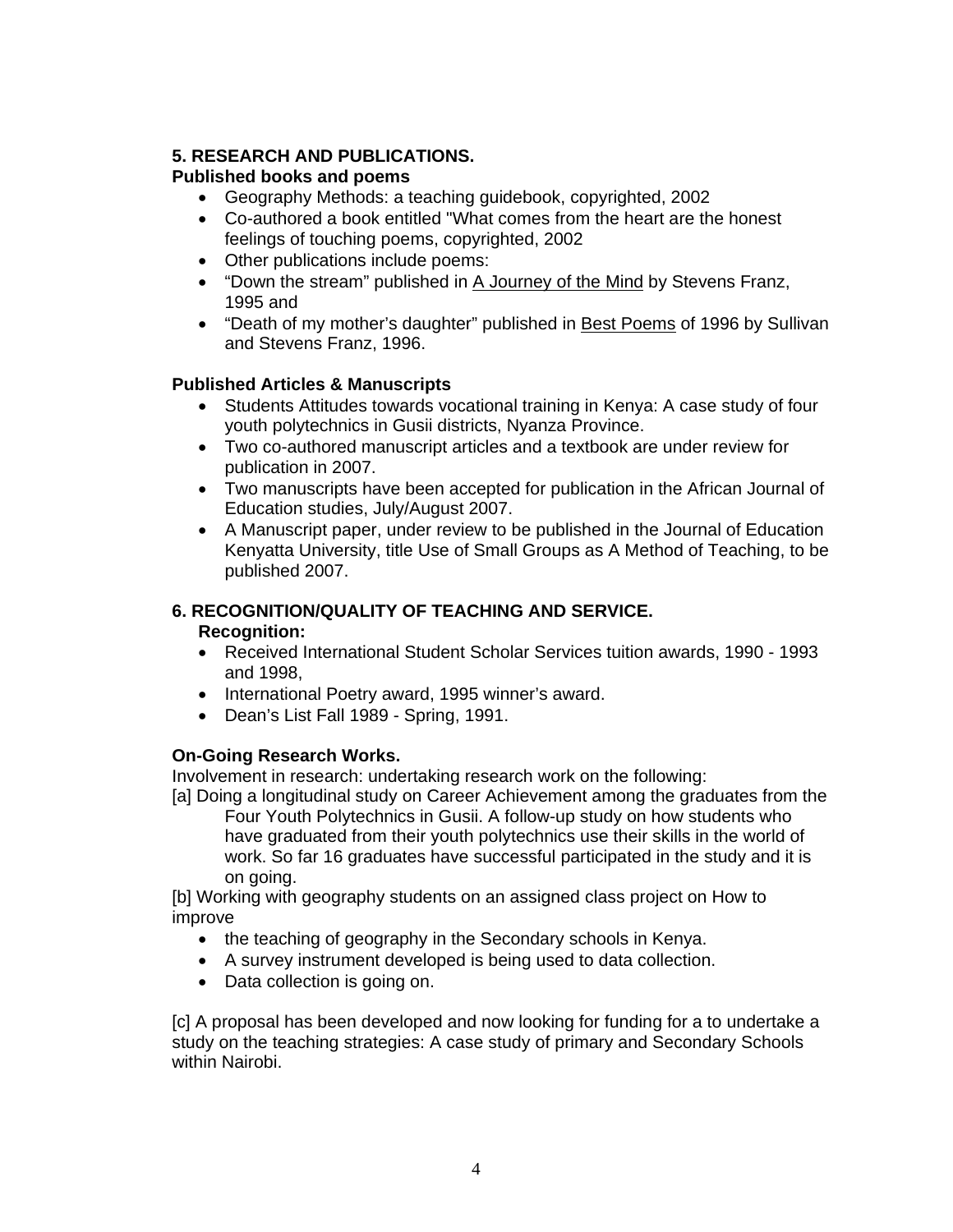# **7. LEADERSHIP/ADMINISTRATIVE WORK:**

**June, 2006-07** Appointed Chairman Communication and Technology Department.

# **Acting Dean School of Education**

- April  $26^{th} 30^{th}$  2007
- June  $11^{th} 15^{th} 2007$ .
- June  $25^{th}$ -29<sup>th</sup> 2007
- July  $18^{th} 25^{th}$  2007

**April, 2006** Appointed by the VC Kenyatta University to Chair a task force on Motivational Award.

**March 2007.** Appointed member of the Teaching Practice Board.

**29th May - 2nd June 2006** Acting Chairman ComTech Department

**2003-2004 Academic year to date.** A member of the Board of Examiners' Committee in the School of Education

# **2000-2001 and 2003/2004 Academic year to date** appointed respectively

- **A Member of the Departmental Board of Examiners',** ComTech Department.
- **A Member of the Departmental Board of Examiners',** Department of Special Education, Kenyatta University.

# **April, 2004/2005 Academic year,**

• **A Member of the Departmental Funds Disbursement Committee,** ComTech Department, Kenyatta University.

# **2003/2004 Academic year to date**

- **Subject Methods coordinator in the department**, I oversee the smooth running of the subject Methods courses offered by ComTech Department in the  $2<sup>nd</sup>$  semester, the setting of CATs and Final examinations.
- **Academic Advisor**, advising students on career choices and academic work.

**February 2000 to April, 2005**, Secretary of AWAKU supervisory Committee,

• Audited the circulating finances, amounting to over a million Kenya shillings of the welfare are kept by the management committee.

**March, 2003 to date, Appointed Chairman** of The Investment & Church building Committee, Kenyatta University Seventh-Day Adventist Community Church,

• To oversee the Investment projects of the church and the construction of the church worth over Kshs. 50 million.

**April, 2005 to date, Appointed Chairman**, Kahawa Sukari Abagusii Welfare Association, to oversee the running of the association & bring